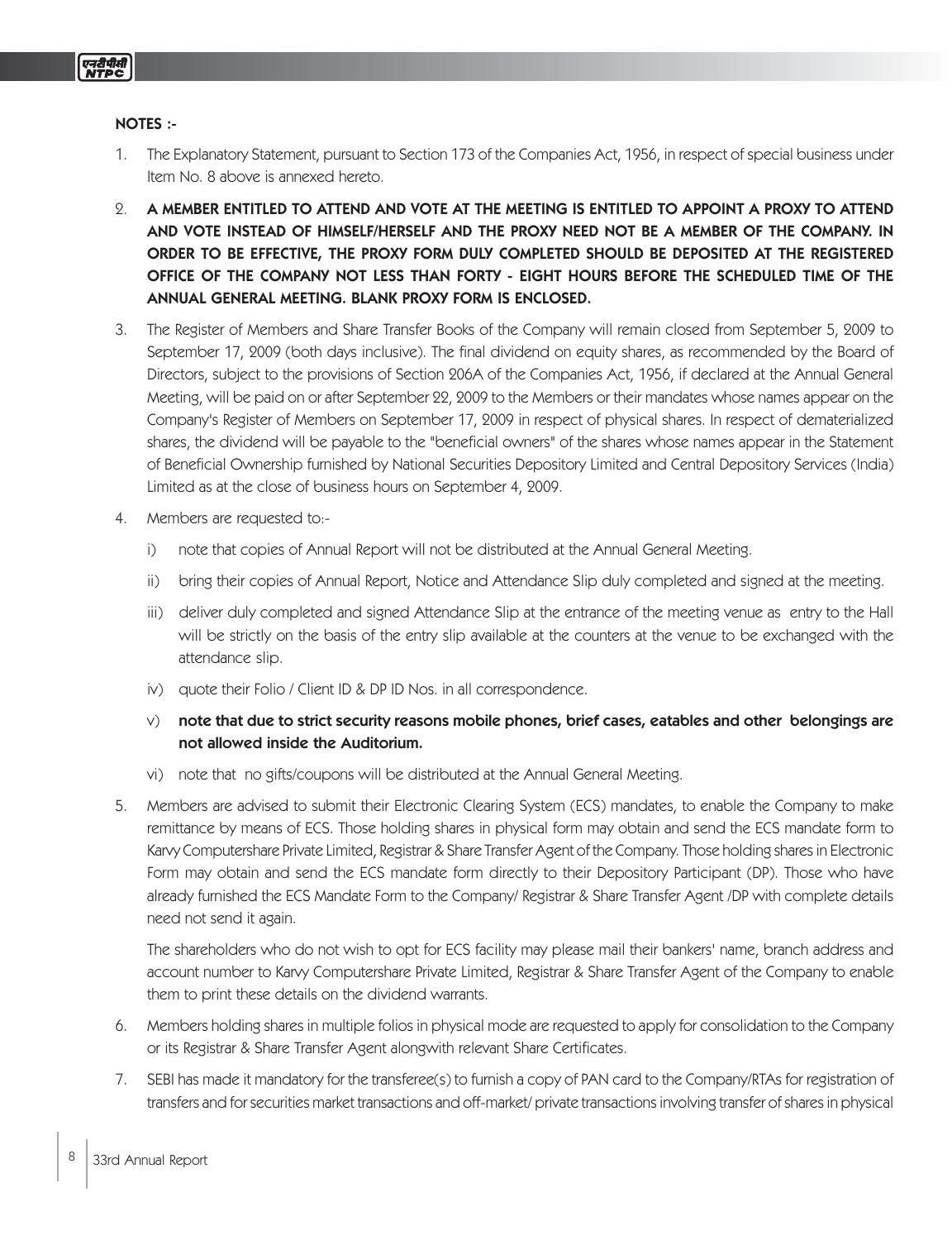form of listed companies. Accordingly, members holding shares in physical mode should attach a copy of their PAN Card for every transfer request sent to the Company / RTA.

- 8. Members may avail of the facility of nomination in terms of Section 109A of the Companies Act, 1956 by nominating in the Form-2B as prescribed in the Companies (Central Government's) General Rules and Forms, 1956, any person to whom their shares in the Company shall vest on occurrence of events stated in the Form. Form-2B is to be submitted in duplicate to Karvy Computershare Private Limited, Registrar & Share Transfer Agent of the Company. In case of shares held in dematerialized form, the nomination has to be lodged with the respective Depository Participant.
- 9. Corporate Members intending to send their authorized representatives to attend the Meeting are requested to send a certified copy of the Board Resolution authorizing their representative to attend and vote on their behalf at the Meeting.
- 10. Members are requested to notify immediately any change of address:
	- i. to their Depository Participants (DP) in respect of shares held in dematerialized form, and
	- ii. to the Company at its Registered Office or to its Registrar & Share Transfer Agent, Karvy Computershare Pvt. Ltd. in respect of their physical shares, if any, quoting their folio number.
- 11. Members desirous of getting any information on any items of business of this Meeting are requested to address their queries to Shri K. Sivakumar, ED (Finance) and Public Spokesperson of the Company at the registered office of the company at least ten days prior to the date of the meeting, so that the information required can be made readily available at the meeting.
- 12. As required by clause 49 of the Listing Agreement entered into with the Stock Exchanges, the relevant details of Shri Chandan Roy, Shri R.K. Jain, Shri A.K. Singhal and Shri M.N. Buch Directors retiring by rotation and seeking re-appointment under Item No. 3, 4, 5 and 6 aforesaid in accordance with applicable provisions of the Articles of Association of the Company as well as of those directors who have been appointed since the last Annual General Meeting are also annexed. The tenure of Shri Chandan Roy is upto 31.07.2010, Shri R.K. Jain is upto 31.12.2009, Shri A.K. Singhal is upto 31.07.2010 and Shri M.N. Buch is upto 25.08.2011 as per terms of their appointment by the Government of India.
- 13. None of the Directors of the Company is any way related with each other.
- 14. The Board of Directors in its meeting held on January 24, 2009 had declared an interim dividend @ 28% (Rs. 2.80 per share) on the paid-up equity share capital of the company which was paid on February 13, 2009. Members who have not received or not encashed their dividend warrants may approach Karvy Computershare Private Limited, Registrar & Share Transfer Agent of the Company, for revalidating the warrants or for obtaining duplicate warrants.
- 15. Pursuant to Section 205A read with Section 205C of the Companies Act, 1956, the dividend amounts which remain unpaid / unclaimed for a period of seven years, are required to be transferred to the Investors Education & Protection Fund of the Central Government. After such transfer, there remains no claim of the members whatsoever on the said amount. Therefore, Members are advised to encash their Dividend warrants immediately on receipt.
- 16. Annual listing fee for the year 2009-10 has been paid to all Stock Exchanges wherein shares of the Company are listed.
- 17. Pursuant to Section 619(2) of the Companies Act, 1956, the Auditors of a Government Company are to be appointed or re-appointed by the Comptroller and Auditor General of India (C & AG) and in terms of Clause (aa) of sub-section (8) of Section 224 of the Companies Act, 1956 their remuneration has to be fixed by the Company in the Annual General Meeting or in such manner as the Company in general meeting may determine. The Members of the Company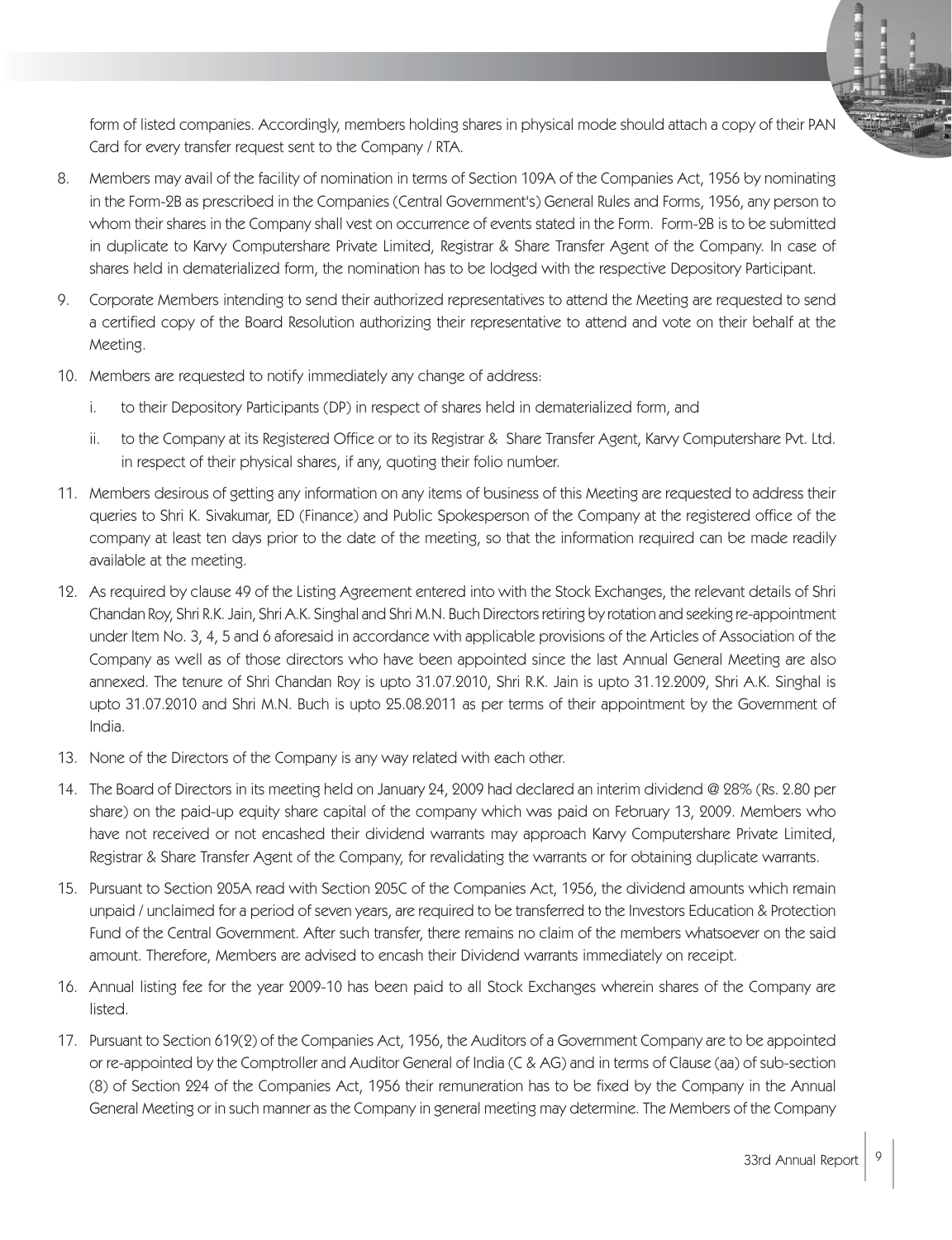in the 32nd Annual General Meeting held on September 17, 2008 authorised the Board of Directors to fix the remuneration of Statutory Auditors for the year 2008-09. Accordingly, the Board of Directors has fixed audit fee of Rs.67,92,500/- for the Statutory Auditors for the financial year 2008-09 in addition to applicable service tax and reimbursement of actual traveling and out-of-pocket expenses for visits to accounting units. Further, Statutory Auditors of the Company for the year 2009-2010 are yet to be appointed by C&AG of India, the Members may authorise the Board to fix an appropriate remuneration of Auditors as may be deemed fit by the Board.

18. All documents referred to in the accompanying notice are open for inspection at the registered office of the Company on all working days (barring Saturday and Sunday) between 11.00 a.m. to 1.00 p.m. prior to the Annual General Meeting.

### Annex to Notice

# Explanatory Statement pursuant to Section 173 (2) of the Companies Act, 1956 for Item No. 8

Existing Article 61 of the Articles of Association (AOA) of the Company relating to audit of accounts by the auditors provides as under:

"Once at least in every financial year the accounts of the Company shall be examined and the correctness of the Profit and Loss Account and Balance Sheet ascertained by one or more auditors."

Section 227 of the Companies Act, 1956 provides that the auditor, inter-alia, shall make a report to the members of the company on the accounts examined by him, and on every balance sheet and profit and loss account and the report shall state whether, in his opinion and to the best of his information and according to the explanations given to him, the said accounts give the information required by this Act in the manner so required and give a true and fair view-

- (i) in the case of the balance sheet, of the state of the company's affairs as at the end of its financial year; and
- (ii) in the case of the profit and loss account, of the profit or loss for its financial year.

Accordingly, it is proposed to amend Article 61 of Articles of Association relating to audit of accounts by the auditors to bring this Article in line with the provisions of Companies Act, 1956.

Section 619 of the Companies Act, 1956, as amended, relating to the appointment of auditors of Government Companies provides as under:

The auditor of a Government company shall be appointed or re-appointed by the Comptroller and Auditor-General of India

However, Article 62 of the Articles of Association of the Company relating to appointment of auditors provides as under:

"The auditor/auditors of the Company shall be appointed or re-appointed by the Central Govt. on the advice of the Comptroller and Auditor General of India, in accordance with the provisions of Section 619 of the Act."

Accordingly, it is proposed to amend Article 62 of Articles of Association relating to the appointment of auditors to bring this Article in line with the provisions of Companies Act, 1956.

None of the Directors is interested or concerned in the above resolution except to the extent that he is a Director of the Company.

The Directors commend the special resolution at Item No. 8 for approval of the Members.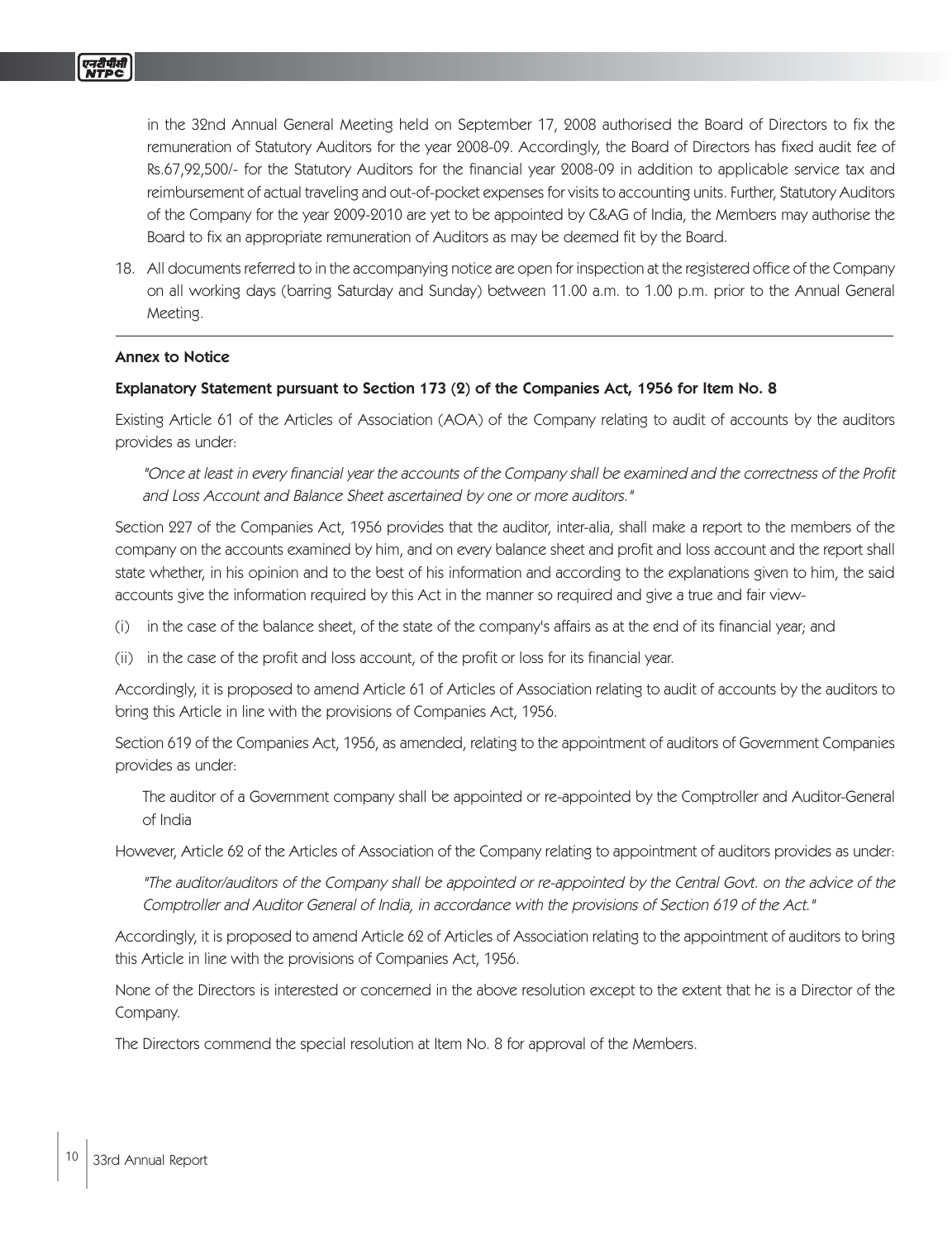### BRIEF RESUME OF THE DIRECTORS SEEKING RE-ELECTION AND ALSO OF DIRECTORS APPOINTED SINCE LAST ANNUAL GENERAL MEETING Directors seeking re-election at the 33rd AGM

| Name                                                                                | Shri Chandon Roy                                                                                                                                                                                                                                                                                                                                                                                             | Shri R.K. Jain                                                                                                                                                                                                                                                                                                                       | Shri A.K. Singhal                                                                                                                                                                                                                                                                                                                                                                                                                                                                                                                                                         | Shri M.N. Buch                                                                                                                                                                                        |
|-------------------------------------------------------------------------------------|--------------------------------------------------------------------------------------------------------------------------------------------------------------------------------------------------------------------------------------------------------------------------------------------------------------------------------------------------------------------------------------------------------------|--------------------------------------------------------------------------------------------------------------------------------------------------------------------------------------------------------------------------------------------------------------------------------------------------------------------------------------|---------------------------------------------------------------------------------------------------------------------------------------------------------------------------------------------------------------------------------------------------------------------------------------------------------------------------------------------------------------------------------------------------------------------------------------------------------------------------------------------------------------------------------------------------------------------------|-------------------------------------------------------------------------------------------------------------------------------------------------------------------------------------------------------|
| Date of Birth & Age                                                                 | 16.07.1950/59 years                                                                                                                                                                                                                                                                                                                                                                                          | 15.12.1949/59 years                                                                                                                                                                                                                                                                                                                  | 10.01.1954/55 years                                                                                                                                                                                                                                                                                                                                                                                                                                                                                                                                                       | 16.01.1941/68 years                                                                                                                                                                                   |
| Date of Appointment                                                                 | 01.01.2004                                                                                                                                                                                                                                                                                                                                                                                                   | 05.05.2005                                                                                                                                                                                                                                                                                                                           | 01.08.2005                                                                                                                                                                                                                                                                                                                                                                                                                                                                                                                                                                | 26.08.2008                                                                                                                                                                                            |
| Qualifications                                                                      | Graduate in Mechanical<br>Engineering                                                                                                                                                                                                                                                                                                                                                                        | Graduate in Mechanical<br>Engineering                                                                                                                                                                                                                                                                                                | Chartered Accountant                                                                                                                                                                                                                                                                                                                                                                                                                                                                                                                                                      | M.A. (History), M.Phil<br>(Public Administration),<br>PG Diploma in Port<br>Management &<br>Administration from UK.                                                                                   |
| <b>Expertise in specific</b><br>functional area                                     | He has varied experience<br>of more than 38 years in<br>the areas of project<br>planning,<br>conceptualization, design,<br>engineering and Operation<br>& Maintenance of more<br>than 30,000 MW.                                                                                                                                                                                                             | He has vast experience of<br>36 years of Power Project<br>Planning, Conceptualization,<br>Design/ Engineering<br>Contract & Materials,<br>induction of new<br>environmental friendly<br>technologies,<br>implementation of<br>decentralized distributed<br>generation schemes etc.                                                   | He has a rich & varied<br>experience of over 33 years<br>in Corporate Finance<br>Management including<br>timely financial resource<br>mobilization from Domestic<br>& Global sources, optimum<br>utilization of funds,<br>formulation of annual<br>financial budget,<br>undertaking budgetary<br>controls and taking<br>investment decisions.                                                                                                                                                                                                                             | He is a retired Indian<br>Administration Service<br>Officer and is having wide<br>experience in both<br>Development and<br>Regulatory Administration<br>at the Central, State and<br>District levels. |
| Directorship held<br>in other companies                                             | Part-time Chairman<br>1. Bhartiya Rail Bijlee<br>Company Limited<br><b>Part-time Director</b><br>1. NTPC Vidyut Vyapar<br>Nigam Limited<br>2. Damodar Valley<br>Corporation<br>3. Nuclear Power<br>Corporation of India<br>Limited<br>4. West Bengal Power<br>Development<br>Corporation Limited<br>5. Ratnagiri Gas and Power<br>Private Limited<br>6. Nabinagar Power<br>Generating Co. Private<br>Limited | Part-time Chairman<br>1. Aravali Power Company<br>Private Limited<br><b>Part-time Director</b><br>1. NTPC Tamilnadu Energy<br>Company Limited<br>2. NTPC Electric Supply<br>Company Limited<br>3. BF- NTPC Energy Systems<br>Limited<br>4. Kanti Bijlee Utpadan<br>Nigam Limited<br>5. NTPC Alstom Power<br>Services Private Limited | <b>Part-time Chairman</b><br>1 KIENSCO Power and<br>Utilities Private Limited<br><b>Part-time Director</b><br>1. Utility Powertech Limited<br>2. NTPC Electric Supply<br>Company Limited<br>3. NTPC Vidyut Vyapar<br>Nigam Limited<br>4. Kanti Bijlee Utpadan<br>Nigam Limited<br>5. NTPC Hydro Limited<br>6. NTPC Tamilnadu Energy<br>Company Limited<br>7. Bhartiya Rail Bijlee<br>Company Limited<br>8. NTPC Alstom Power<br>Services Private Limited<br>9. Ratnagiri Gas and Power<br>Private Limited<br>10. Nabinagar Power<br>Generating Company<br>Private Limited | <b>Part-time Director</b><br>1 Western Coalfields<br>Limited                                                                                                                                          |
| Memberships/<br>Chairmanship of<br>Committees across all<br><b>Public Companies</b> | Audit Committee -<br>Chairman<br>Bhartiya Rail Bijlee<br>Company Limited                                                                                                                                                                                                                                                                                                                                     |                                                                                                                                                                                                                                                                                                                                      | Shareholders'/Investors'<br><b>Grievance Committee</b><br>- NTPC Limited<br><b>Audit Committee</b><br>Ratnagiri Gas and Power<br>Private Limited<br>NTPC Vidyut Vyapar Nigam<br>Limited<br>NTPC Hydro Limited<br>NTPC Tamilnadu Energy<br>Company Limited<br>Bhartiya Rail Bijlee Company<br>Limited                                                                                                                                                                                                                                                                      | <b>Audit Committee</b><br>Chairman<br>Western Coalfields Limited                                                                                                                                      |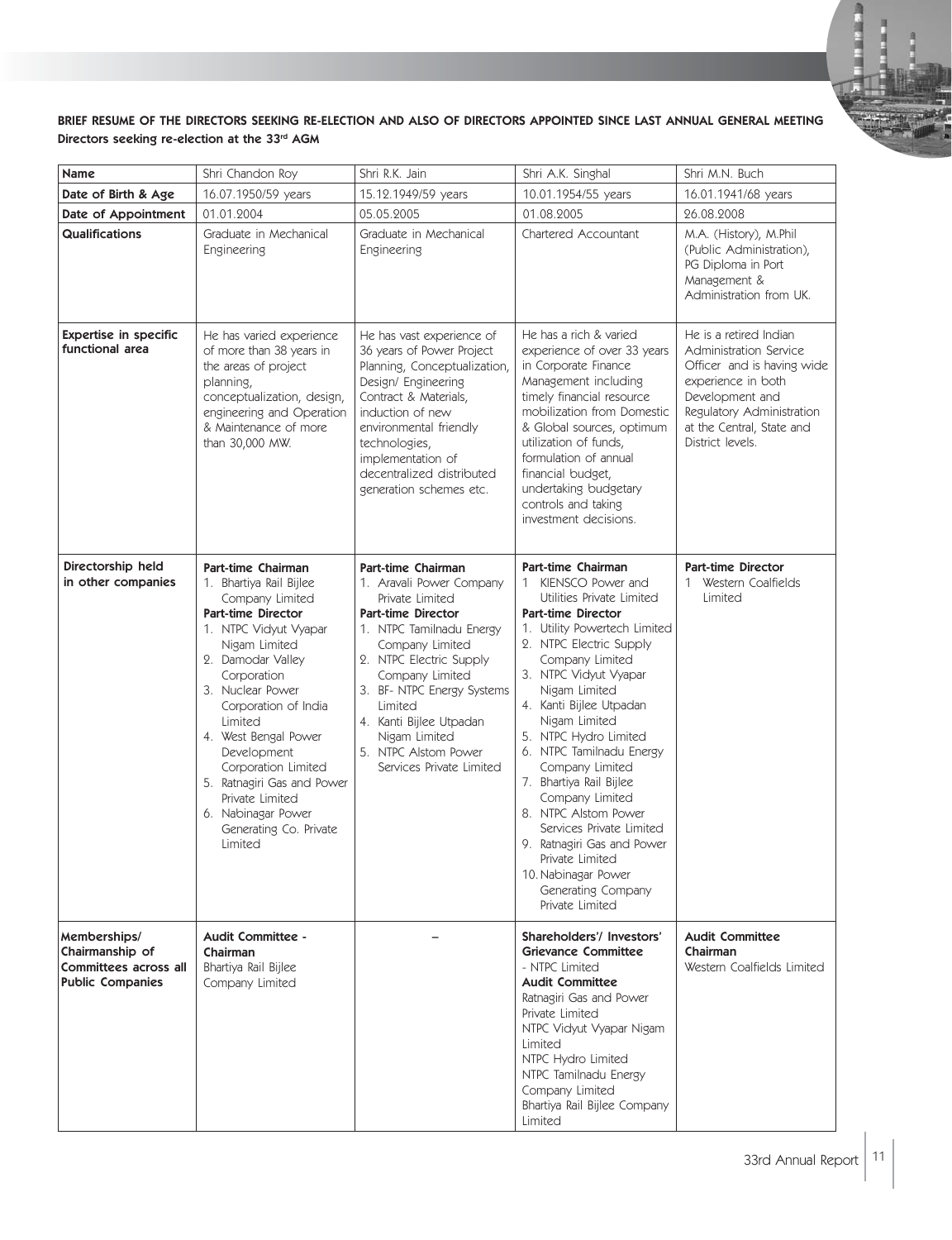# Directors appointed since last Annual General Meeting held on September 17, 2008

| <b>Name</b>                                                                         | Shri M.N. Buch                                                                                                                                                                                                                                                                                                                                                                                                                                                                                                                                                                     |
|-------------------------------------------------------------------------------------|------------------------------------------------------------------------------------------------------------------------------------------------------------------------------------------------------------------------------------------------------------------------------------------------------------------------------------------------------------------------------------------------------------------------------------------------------------------------------------------------------------------------------------------------------------------------------------|
| Date of Birth & Age                                                                 | 16.1.1941/ 68 years                                                                                                                                                                                                                                                                                                                                                                                                                                                                                                                                                                |
| Date of Appointment                                                                 | 96.08.9008                                                                                                                                                                                                                                                                                                                                                                                                                                                                                                                                                                         |
| Qualifications                                                                      | M.A. (History), M.Phil (Public Administration), PG Diploma in Port Management & Administration from U.K.                                                                                                                                                                                                                                                                                                                                                                                                                                                                           |
| <b>Expertise in specific</b><br>functional area                                     | He is a retired Indian Administrative Service Officer. He has held various posts in Gujarat Government. He had been Joint Secretary to<br>the Government of India in Department of Banking, Ministry of Finance, Additional Secretary to the Ministry of Labour, GOI, Director-<br>General, Sports Authority of India prior to becoming Member of Public Enterprises Selection Board, GOI. He has also been on the<br>Board of various public sector banks. He has wide experience in both Development and Regulatory Administration at the Central, State<br>and District levels. |
| Directorship held in<br>other companies                                             | <b>Part-time Director</b><br>Western Coalfields Limited                                                                                                                                                                                                                                                                                                                                                                                                                                                                                                                            |
| Memberships/<br>Chairmanship of<br><b>Committees across</b><br>all Public Companies | Audit Committee - Chairman<br>Western Coalfields Limited                                                                                                                                                                                                                                                                                                                                                                                                                                                                                                                           |

| Name                                                        | Shri Shanti Narain                                                                                                                                                                                                                                                                                                                                               |
|-------------------------------------------------------------|------------------------------------------------------------------------------------------------------------------------------------------------------------------------------------------------------------------------------------------------------------------------------------------------------------------------------------------------------------------|
| Date of Birth & Age                                         | 15.02.1941/ 68 years                                                                                                                                                                                                                                                                                                                                             |
| Date of Appointment                                         | 26.08.2008                                                                                                                                                                                                                                                                                                                                                       |
| Qualifications                                              | B. Sc. (Hons. in Physics), M.Sc. (Mathematics) and has pursued Management Development Programme at UK.                                                                                                                                                                                                                                                           |
| <b>Expertise in specific</b><br>functional area             | He has held various posts in Railways prior to becoming Member (Traffic), Railway Board. He has key expertise in strategic management<br>of transport systems with special focus on Railways, involving planning, marketing, customer relations, monitoring and control of<br>operational and commercial activities and development of transport infrastructure. |
| Directorship held in<br>other companies                     | <b>Part-time Director</b><br>Kalindee Rail Nirman (Engineers) Limited<br>Visa Steel Private Limited                                                                                                                                                                                                                                                              |
| Memberships/<br>Chairmanship of<br><b>Committees across</b> | <b>Audit Committee-Member</b><br>NTPC Limited<br>Visa Steel Private Limited                                                                                                                                                                                                                                                                                      |

| Name                                                                         | Shri P.K. Sengupta                                                                                                                                                                                                                                                                                                                                                                          |
|------------------------------------------------------------------------------|---------------------------------------------------------------------------------------------------------------------------------------------------------------------------------------------------------------------------------------------------------------------------------------------------------------------------------------------------------------------------------------------|
| Date of Birth & Age                                                          | 08.09.1940/ 69 years                                                                                                                                                                                                                                                                                                                                                                        |
| Date of Appointment                                                          | 96.08.9008                                                                                                                                                                                                                                                                                                                                                                                  |
| Qualifications                                                               | <b>B.Com and FICWA</b>                                                                                                                                                                                                                                                                                                                                                                      |
| <b>Expertise in specific</b><br>functional area                              | He has held the position of Director (Finance) in Eastern Coalfields Limited, Director (Finance) in Coal India Limited prior to<br>becoming Chairman & Managing Director of Coal India Limited in January 1995. He is on the Board of Steel Authority of India Ltd. as<br>non-official part-time Director. He has expertise in the area of Financial Management and General Administration. |
| Directorship held in<br>other companies                                      | <b>Part-time Director</b><br>Steel Authority of India Limited                                                                                                                                                                                                                                                                                                                               |
| Memberships/<br>Chairmanship of<br>Committees across<br>all Public Companies | Audit Committee-Member<br>Steel Authority of India Limited<br>NTPC Limited                                                                                                                                                                                                                                                                                                                  |

| Name                                                                                | Shri K. Dharmarajan                                                                                                                                                                                                                                                                                                                                                          |
|-------------------------------------------------------------------------------------|------------------------------------------------------------------------------------------------------------------------------------------------------------------------------------------------------------------------------------------------------------------------------------------------------------------------------------------------------------------------------|
| Date of Birth & Age                                                                 | 22.12.1943/ 66 years                                                                                                                                                                                                                                                                                                                                                         |
| Date of Appointment                                                                 | 96.08.9008                                                                                                                                                                                                                                                                                                                                                                   |
| Qualifications                                                                      | M.Sc. (Physics) and MS in Energy Management and Policy from Pennsylvania.                                                                                                                                                                                                                                                                                                    |
| <b>Expertise in specific</b><br>functional area                                     | He is a retired Indian Administrative Service Officer. He has served as faculty and resource person at IIFT, NIUA, TERI and University<br>of Pennsylvania (USA). He was the Chairman at Expert Committee for Property Tax Reforms, Delhi and is well known in the areas of<br>institutional development, administration, international trade & commerce, energy and poverty. |
| Directorship held in<br>other companies                                             | <b>Part-time Director</b><br>NHPC Limited<br>Infrastructure Professionals Enterprise Private Limited                                                                                                                                                                                                                                                                         |
| Memberships/<br>Chairmanship of<br><b>Committees across</b><br>all Public Companies | Audit Committee- Chairman<br>NTPC Limited                                                                                                                                                                                                                                                                                                                                    |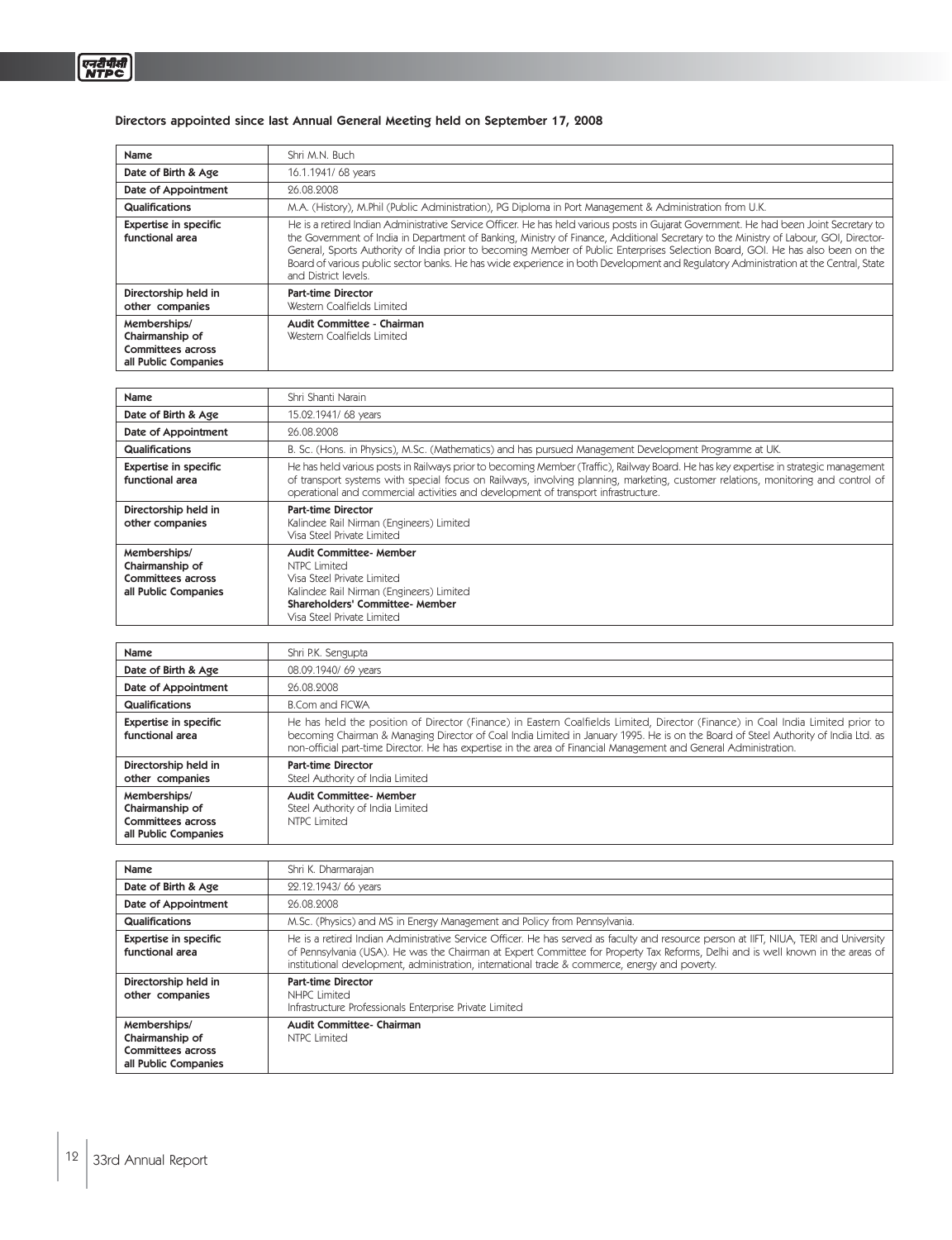

| Name                                                                                | Dr. M. Govinda Rao                                                                                                                                                                                                                                                                                                                                                                                                                                                                                                                                                             |
|-------------------------------------------------------------------------------------|--------------------------------------------------------------------------------------------------------------------------------------------------------------------------------------------------------------------------------------------------------------------------------------------------------------------------------------------------------------------------------------------------------------------------------------------------------------------------------------------------------------------------------------------------------------------------------|
| Date of Birth & Age                                                                 | 07.04.1947/ 62 years                                                                                                                                                                                                                                                                                                                                                                                                                                                                                                                                                           |
| Date of Appointment                                                                 | 96.08.2008                                                                                                                                                                                                                                                                                                                                                                                                                                                                                                                                                                     |
| <b>Qualifications</b>                                                               | Ph. D in Economics.                                                                                                                                                                                                                                                                                                                                                                                                                                                                                                                                                            |
| <b>Expertise in specific</b><br>functional area                                     | He is Director, National Institute of Public Finance and Policy, New Delhi. He is also a Member, Economic Advisory Council to the Prime<br>Minister. His past positions include Director, Institute for Social and Economic Change, Bangalore and Fellow, Research School of<br>Pacific and Asian Studies, Australian National University, Canberra, Australia. He has played a number of advisory roles in various<br>Expert Committees. He has published 12 books and monographs on various aspects of Public Finance besides technical articles in a<br>number of journals. |
| Directorship held in<br>other companies                                             | <b>Part-time Director</b><br>Rural Electrification Corporation Limited                                                                                                                                                                                                                                                                                                                                                                                                                                                                                                         |
| Memberships/<br>Chairmanship of<br><b>Committees across</b><br>all Public Companies | Audit Committee - Chairman<br>Rural Electrification Corporation Limited                                                                                                                                                                                                                                                                                                                                                                                                                                                                                                        |

| Name                                                                                | Shri I. J. Kapoor                                                                                                                                                                                                                                                                                                                                                                                                                                                                                                                                                   |
|-------------------------------------------------------------------------------------|---------------------------------------------------------------------------------------------------------------------------------------------------------------------------------------------------------------------------------------------------------------------------------------------------------------------------------------------------------------------------------------------------------------------------------------------------------------------------------------------------------------------------------------------------------------------|
| Date of Birth & Age                                                                 | 05.10.1956/ 53 years                                                                                                                                                                                                                                                                                                                                                                                                                                                                                                                                                |
| Date of Appointment                                                                 | 26.12.2008                                                                                                                                                                                                                                                                                                                                                                                                                                                                                                                                                          |
| <b>Qualifications</b>                                                               | B.Sc. (Engg.), Master in Business Administration (Marketing), has fellowship of Indian Institution of Engineers and is a senior member<br>of Institute of Electrical and Electronics, USA                                                                                                                                                                                                                                                                                                                                                                           |
| <b>Expertise in specific</b><br>functional area                                     | Shri Kapoor has rich and varied experience of over 30 years in Indian Power Industry. He has worked in various capacities in the area<br>of Commercial, Consultancy, Contracts & Materials, engineering, Station Performance and Project Coordination functions in NTPC. He<br>was instrumental in implementation of various initiatives in Commercial functions under the Project Disha, an organizational transformation<br>initiative. He is responsible for formulation and implementation of commercial and regulatory policies and strategies of the Company. |
| Directorship held in<br>other companies                                             | <b>Part-time Director</b><br>PTC (India) Limited<br>Meja Urja Nigam Private Limited                                                                                                                                                                                                                                                                                                                                                                                                                                                                                 |
| Memberships/<br>Chairmanship of<br><b>Committees across</b><br>all Public Companies |                                                                                                                                                                                                                                                                                                                                                                                                                                                                                                                                                                     |

| Name                                                                                | Shri Kanwal Nath                                                                                                                                                                                                                                                                                                                                                                                                       |
|-------------------------------------------------------------------------------------|------------------------------------------------------------------------------------------------------------------------------------------------------------------------------------------------------------------------------------------------------------------------------------------------------------------------------------------------------------------------------------------------------------------------|
| Date of Birth & Age                                                                 | 17.02.1947/ 62 years                                                                                                                                                                                                                                                                                                                                                                                                   |
| Date of Appointment                                                                 | 30.01.9009                                                                                                                                                                                                                                                                                                                                                                                                             |
| <b>Qualifications</b>                                                               | M.Sc. (Physics), PG Diploma in Development Finance from UK.                                                                                                                                                                                                                                                                                                                                                            |
| <b>Expertise in specific</b><br>functional area                                     | He has over 37 years of experience in Indian Audit and Accounts Service. He retired as Deputy Comptroller & Auditor General of India<br>in February 2007. He has also held position of Joint Secretary & Financial Adviser in Ministry of Water Resources and additional charge<br>of JS&FA in Ministry of Power. He has wide experience in the Audit of Organisations in Power, telecommunication and Railway sector. |
| Directorship held in<br>other companies                                             |                                                                                                                                                                                                                                                                                                                                                                                                                        |
| Memberships/<br>Chairmanship of<br><b>Committees across</b><br>all Public Companies | Audit Committee - Member<br>NTPC Limited                                                                                                                                                                                                                                                                                                                                                                               |

| Name                                                                                | Shri Adesh. C. Jain                                                                                                                                                                                                                                                                                                                                                                                                                                                              |
|-------------------------------------------------------------------------------------|----------------------------------------------------------------------------------------------------------------------------------------------------------------------------------------------------------------------------------------------------------------------------------------------------------------------------------------------------------------------------------------------------------------------------------------------------------------------------------|
| Date of Birth & Age                                                                 | 01.08.1945/64 years                                                                                                                                                                                                                                                                                                                                                                                                                                                              |
| Date of Appointment                                                                 | 30.01.9009                                                                                                                                                                                                                                                                                                                                                                                                                                                                       |
| Qualifications                                                                      | B.Sc. (Mathematics), Electrical Engineer, MS in Control Systems from Ottawa, Canada                                                                                                                                                                                                                                                                                                                                                                                              |
| <b>Expertise in specific</b><br>functional area                                     | He has over 40 years of experience in project oriented work beginning with two state-of the-art projects in early 1970s in USA. In 1973,<br>he returned to India to help the country embark upon major computerization program. He has also served as the Head of IT and<br>Project Management Services in BHEL. In 1992, he started the Centre for Excellence in Project Management. He has been conferred<br>with 6 major awards in India, including the 'Gem of India' award. |
| Directorship held in<br>other companies                                             | <b>Managing Director</b><br>COMTECH International Software Manufacture (P) Limited                                                                                                                                                                                                                                                                                                                                                                                               |
| Memberships/<br>Chairmanship of<br><b>Committees across</b><br>all Public Companies |                                                                                                                                                                                                                                                                                                                                                                                                                                                                                  |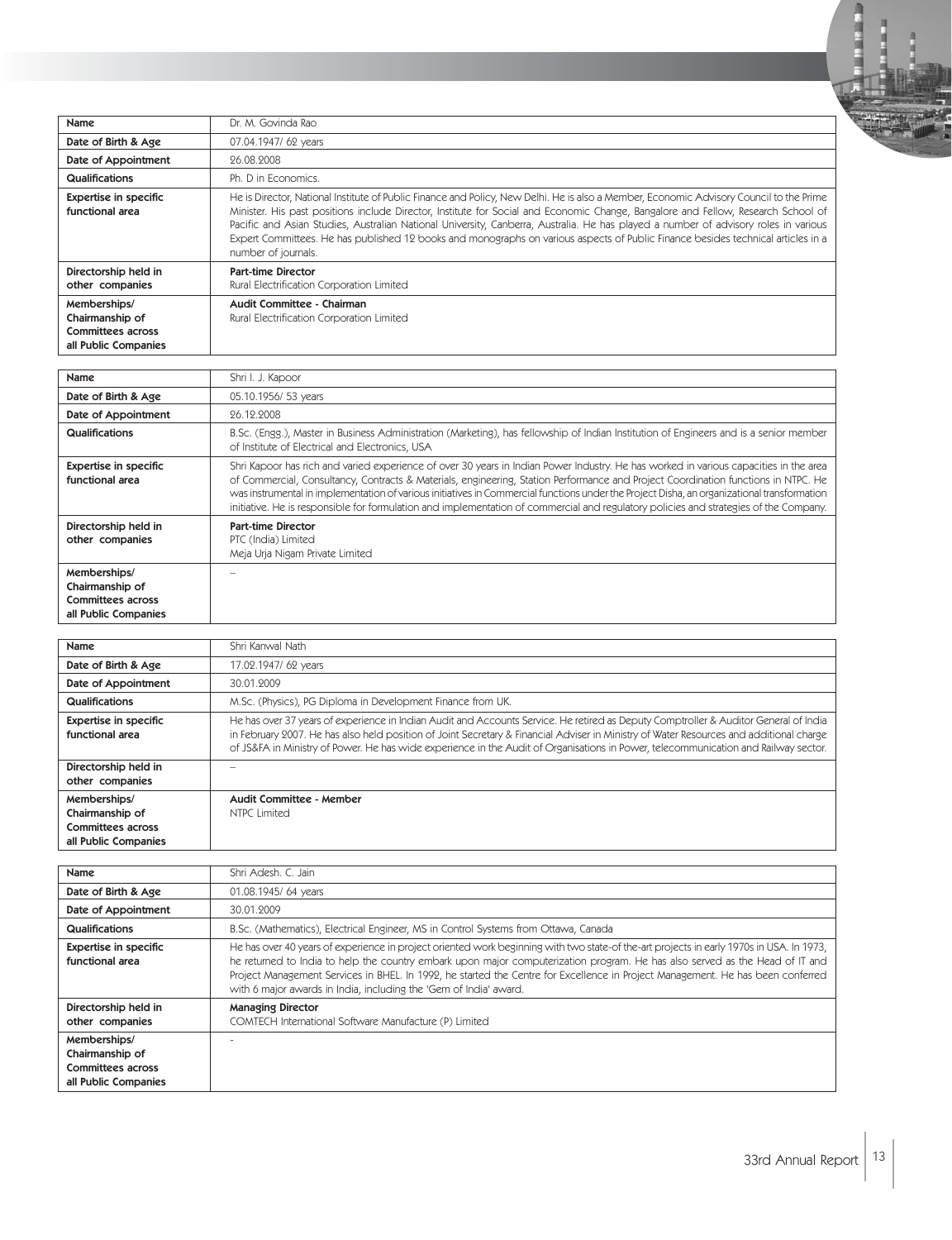| Name                                                                                | Shri A.K. Sanwalka                                                                                                                                                                                                                                                                                                                                                                                                                                                                                                                                                                                                                                                      |
|-------------------------------------------------------------------------------------|-------------------------------------------------------------------------------------------------------------------------------------------------------------------------------------------------------------------------------------------------------------------------------------------------------------------------------------------------------------------------------------------------------------------------------------------------------------------------------------------------------------------------------------------------------------------------------------------------------------------------------------------------------------------------|
| Date of Birth & Age                                                                 | 21.05.1947/ 62 years                                                                                                                                                                                                                                                                                                                                                                                                                                                                                                                                                                                                                                                    |
| Date of Appointment                                                                 | 30.01.2009                                                                                                                                                                                                                                                                                                                                                                                                                                                                                                                                                                                                                                                              |
| Qualifications                                                                      | M.Sc. (Engg.), I. Mech. (E), UK and AMIE (India) - Mech. & Prod.                                                                                                                                                                                                                                                                                                                                                                                                                                                                                                                                                                                                        |
| <b>Expertise in specific</b><br>functional area                                     | He has held various positions in Indian Railways and retired from the position of General Manager, Northeast Frontier Railways after 38<br>years of service. He has wide expertise in the areas of General Management & Administration, Transport planning, Project Management<br>& Coordination. He has also handled several projects for establishing large production, maintenance and repair facilities of Indian<br>Railways. He has also held the position of Executive Director (Motive Power), RDSO for several years.                                                                                                                                          |
| Directorship held in<br>other companies                                             | <b>Part-time Director</b><br><b>RITES Limited</b>                                                                                                                                                                                                                                                                                                                                                                                                                                                                                                                                                                                                                       |
| Memberships/<br>Chairmanship of<br><b>Committees across</b><br>all Public Companies | Shareholders'/ Investors' Grievance Committee- Member<br><b>NTPC Limited</b>                                                                                                                                                                                                                                                                                                                                                                                                                                                                                                                                                                                            |
| Name                                                                                | Shri Santosh Nautiyal                                                                                                                                                                                                                                                                                                                                                                                                                                                                                                                                                                                                                                                   |
| Date of Birth & Age                                                                 | 18.07.1946/ 63 years                                                                                                                                                                                                                                                                                                                                                                                                                                                                                                                                                                                                                                                    |
| Date of Appointment                                                                 | 30.01.2009                                                                                                                                                                                                                                                                                                                                                                                                                                                                                                                                                                                                                                                              |
| Qualifications                                                                      | PG in Political Science and Public Administration                                                                                                                                                                                                                                                                                                                                                                                                                                                                                                                                                                                                                       |
| <b>Expertise in specific</b><br>functional area                                     | He is a retired Indian Administrative Service Officer and has superannuated in July 2006 as Chairman (in the rank of Secretary to the<br>Government of India) of National Highway Authority of India. He has held various positions like Additional Secretary, GOI in Department<br>of Consumer Affairs, Principal Secretary of Govt. of Orissa, Joint Secretary in Ministry of Steel and Managing Director in Industrial<br>Promotion and Investment Corporation of Orissa Ltd. He also served as Chairman of Food Corporation of India and after retirement<br>was appointed as Chairman of the National Shipping Board constituted by the Central Govt.              |
| Directorship held in<br>other companies                                             | <b>Part-time Director</b><br><b>ONGC Limited</b>                                                                                                                                                                                                                                                                                                                                                                                                                                                                                                                                                                                                                        |
| Memberships/<br>Chairmanship of<br><b>Committees across</b><br>all Public Companies | <b>ONGC Limited -Member</b><br>Audit & Ethics Committee<br>Remuneration Committee<br>Redressal of Grievance Committee                                                                                                                                                                                                                                                                                                                                                                                                                                                                                                                                                   |
| Name                                                                                | Shri I.C.P. Keshari                                                                                                                                                                                                                                                                                                                                                                                                                                                                                                                                                                                                                                                     |
| Date of Birth & Age                                                                 | 11.03.1962/ 47 years                                                                                                                                                                                                                                                                                                                                                                                                                                                                                                                                                                                                                                                    |
| Date of Appointment                                                                 | 04.05.2009                                                                                                                                                                                                                                                                                                                                                                                                                                                                                                                                                                                                                                                              |
| <b>Qualifications</b>                                                               | Post Graduate in History                                                                                                                                                                                                                                                                                                                                                                                                                                                                                                                                                                                                                                                |
| <b>Expertise in specific</b><br>functional area                                     | He is an Indian Administrative Service Officer. Prior to his current assignment of Joint Secretary, Ministry of Power, Shri Keshari was in<br>the Ministry of Commerce & Industry and has also held various administrative posts in the State of Madhya Pradesh and Chattisgarh<br>including that of Collector of three districts almost for three years.                                                                                                                                                                                                                                                                                                               |
| Directorship held in<br>other companies                                             |                                                                                                                                                                                                                                                                                                                                                                                                                                                                                                                                                                                                                                                                         |
| Memberships/<br>Chairmanship of<br><b>Committees across</b><br>all Public Companies | $\overline{\phantom{a}}$                                                                                                                                                                                                                                                                                                                                                                                                                                                                                                                                                                                                                                                |
| Name                                                                                | Shri Rakesh Jain                                                                                                                                                                                                                                                                                                                                                                                                                                                                                                                                                                                                                                                        |
| Date of Birth & Age                                                                 | 18.08.1957/ 52 years                                                                                                                                                                                                                                                                                                                                                                                                                                                                                                                                                                                                                                                    |
| Date of Appointment                                                                 | 09.06.2009                                                                                                                                                                                                                                                                                                                                                                                                                                                                                                                                                                                                                                                              |
| Qualifications                                                                      | Post Graduatre in Physics                                                                                                                                                                                                                                                                                                                                                                                                                                                                                                                                                                                                                                               |
| <b>Expertise in specific</b><br>functional area                                     | In the year 1981, he joined Indian Audit & Accounts Service. He has held various important positions such as Director-General<br>(Accounts, Entitlement Complaints Information System), Principal Director (Report States) - Office of Comptroller & Auditor General of<br>India, Accountant General (AG) (Audit), Rajasthan, AG (AE-II) Madhya Pradesh, Principal Director (Commercial Audit), Ranchi and<br>Principal Director of Audit, Embassy of India, Washington, USA. He is currently the Joint Secretary & Financial Adviser (JS&FA) in the<br>Ministry of Power and also holds additional charge of the post of JS&FA in the Ministry of Labour & Employment. |
| Directorship held in<br>other companies                                             | <b>Part-time Director</b><br>Power Finance Corporation Limited<br>Power Grid Corporation of India Limited                                                                                                                                                                                                                                                                                                                                                                                                                                                                                                                                                               |
| Memberships/<br>Chairmanship of<br><b>Committees across</b><br>all Public Companies | <b>NTPC Limited</b><br>Shareholders'/ Investors' Grievance Committee- Chairman<br>Audit Committee - Member<br><b>Power Finance Corporation Limited</b><br>Audit Committee- Chairman<br>Power Grid Corporation of India Limited<br>Audit Committee- Member                                                                                                                                                                                                                                                                                                                                                                                                               |